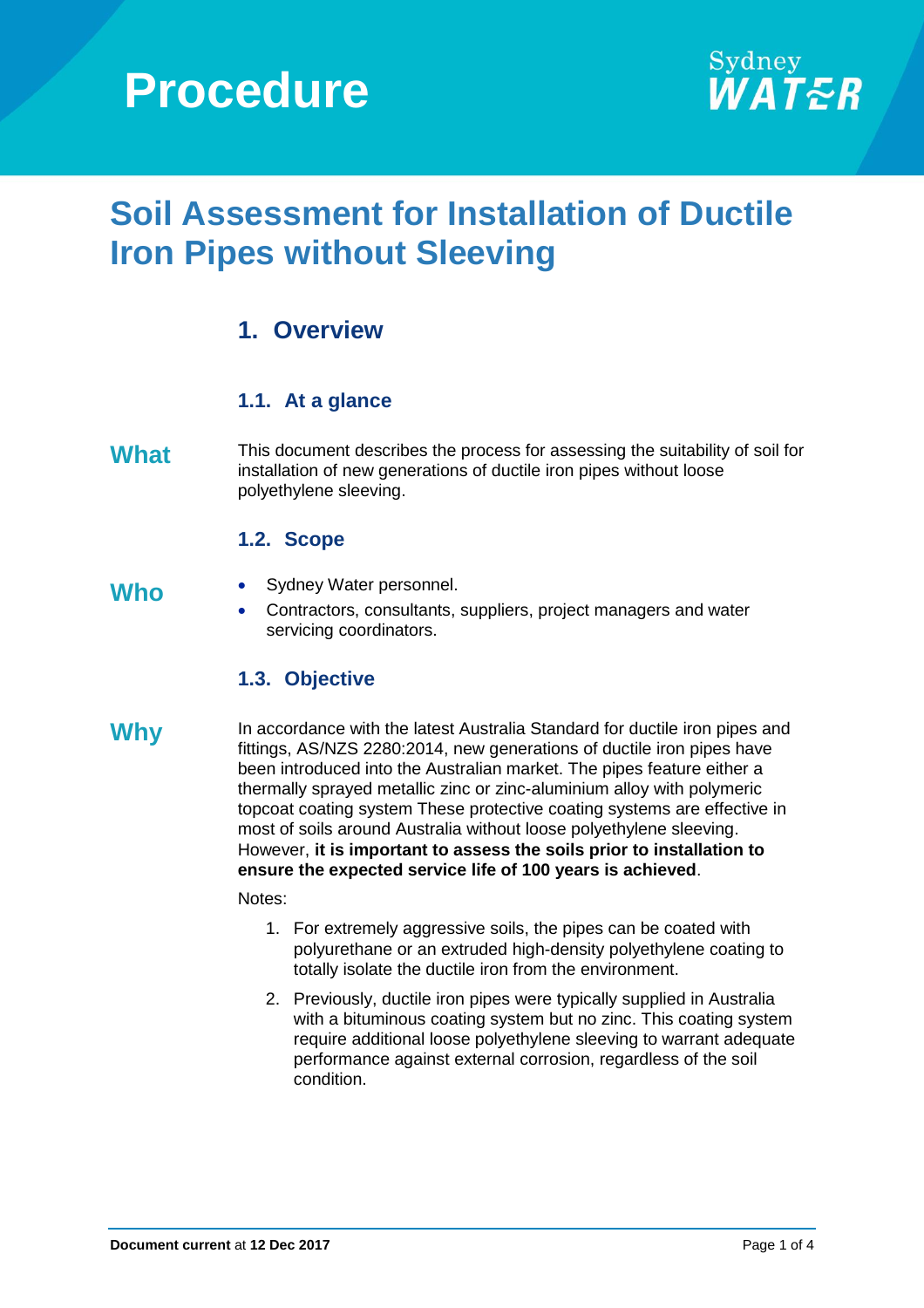## **2. Soil corrosivity assessment**

The soil corrosivity of where the ductile iron pipes are to be buried requires assessment prior to the installation. This is to identify any areas with highly corrosive soil that may not be suitable for installation of ductile iron pipes without sleeving.

For newly developed (greenfield) areas, the soil property information is often available from the Land and Soil Capability or geotechnical assessment that has been in carried out within the area. Where they are not readily available, such as in brownfield areas, a soil corrosivity assessment needs to be carried out to characterise the soil properties.

#### **2.1. Soil parameters**

Three critical parameters are required for assessing the soil corrosivity on metallic pipes. These properties are:

- 1. Soil resistivity (or soil conductivity);
- 2. Soil pH level; and
- 3. Chlorides concentration.

Note: Soil resistivity value (ohm.cm) may be calculated from soil conductivity (S/m) using the following conversion formula.

Resistivity (in ohm. cm) = 
$$
\frac{1}{Conductivity} \times \frac{1}{100} (in S/m)
$$

It is also important to assess if the pipeline route contains any of the followings;

- 1. Acid sulphate soil;
- 2. Contamination and waste from mining, processing, or manufacturing industries such as refuse, ash, slag, liquid manure, dairy waste; and
- 3. Stray currents from industrial plants or equipment using direct current electricity such as cathodically protected structures and electric trains/trams.

### **2.2. Acceptable test methods**

| <b>Parameters</b> | AS test methods | <b>CSIRO</b> test methods                                              | Other test methods                                                       |
|-------------------|-----------------|------------------------------------------------------------------------|--------------------------------------------------------------------------|
| Resistivity       | AS 1289.4.4.1   |                                                                        | Wenner 4-point method<br>conducted in situ along<br>pipe route. ASTM G57 |
| Conductivity      | ۰               | 3A1 EC of 1:5 soil/water<br>extract                                    | ٠                                                                        |
| рH                | AS 1289.4.3.1   | 4A1 pH of 1:5 soil/water<br>suspension                                 | ۰                                                                        |
| Chlorides         |                 | 5A1 Chloride $-1.5$<br>soil/water extract,<br>potentiometric titration |                                                                          |

Note: only one test method for every parameter is required for each soil sample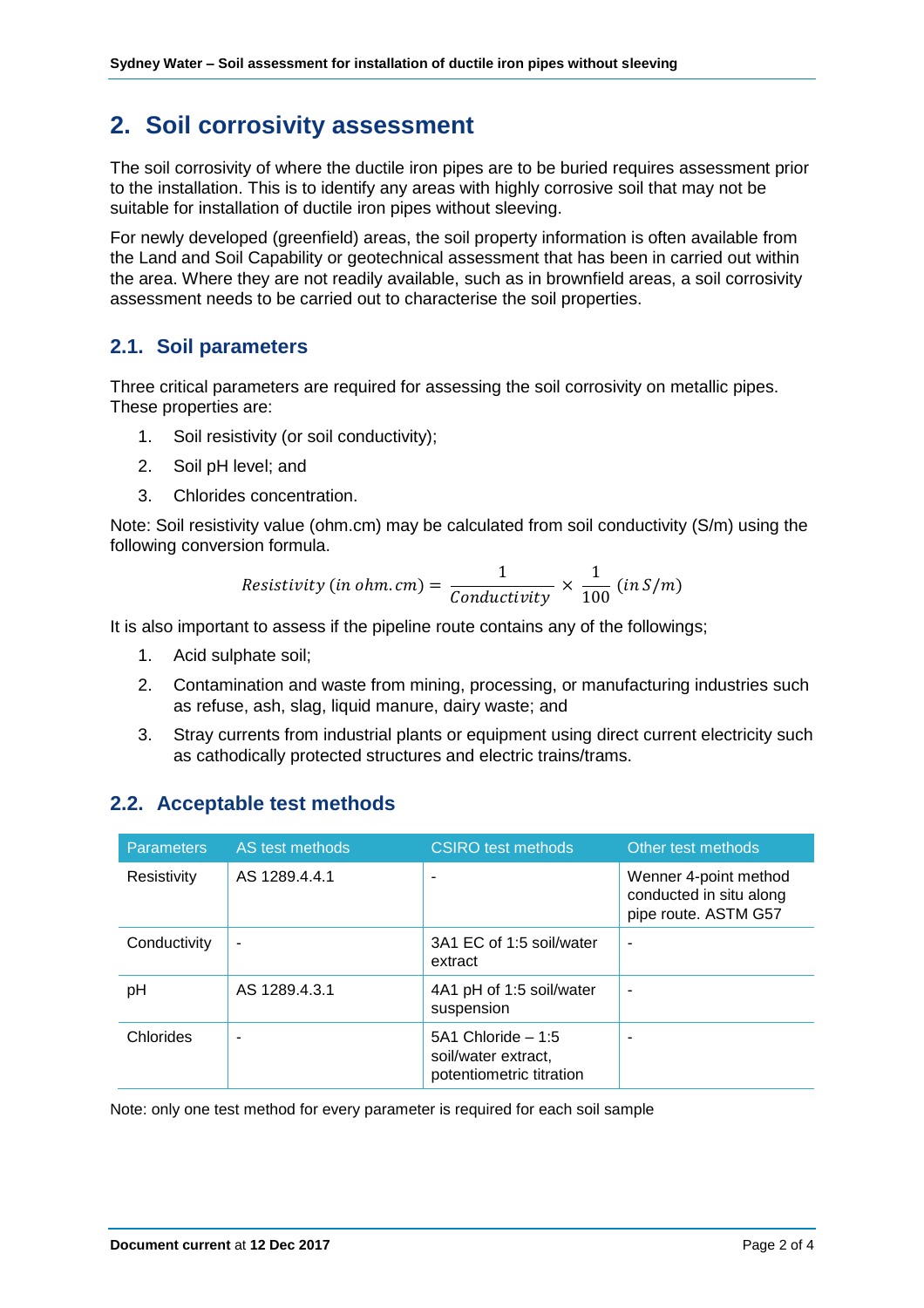### **2.3. Recommended testing frequency**

Where testing outside Land and Soil Capability or geotechnical assessment is required, carry out soil testing at every 100 metres along the pipeline route. The soil sample or measurement shall be obtained from the approximate depth of the pipeline invert.

Additional testing is required in locations of waterways, wetlands, polluted soils or when the soil conditions are variable.

#### **2.4. Acceptable testing organisation**

Only test results produced by a NATA accredited testing organisation are acceptable.

The combined results should be reviewed by the pipe supplier, who then may issue a certificate indicating level of suitability and expected design life..

# **3. Soil condition criteria**

The following table describes the acceptable soil properties for installation of ductile iron pipes without using loose polyethylene sleeving according to the external coating types.

|                             | Ductile iron pipes external coating systems |                                   |                                                      |  |
|-----------------------------|---------------------------------------------|-----------------------------------|------------------------------------------------------|--|
| Parameters                  | $200g/m2$ Zn coating                        | 400g/m <sup>2</sup> Zn-Al coating | 800µm PU coating or<br>1800um extruded PE<br>coating |  |
| Resistivity                 | ≥2500 ohm.cm                                | $≥500$ ohm.cm                     | No limit                                             |  |
| pH                          | ≥6                                          | $\geq 5$                          | No limit                                             |  |
| Chlorides                   | ≤5000 ppm                                   | ≤50,000 ppm                       | No limit                                             |  |
| Acid sulphate soil          | Not allowed                                 | Not allowed                       | Allowed                                              |  |
| Contaminated soil           | Not allowed                                 | Not allowed                       | Allowed                                              |  |
| Stray currents<br>potential | Not allowed                                 | Not allowed                       | Allowed                                              |  |

Notes:

- 1. Refer to Section 2.1 in the previous page for definition of contaminated soil.
- 2. Ductile iron pipes with bituminous coatings continue to require loose polyethylene sleeving to warrant adequate performance against external corrosion, regardless of the soil condition.

# **4. Submissions**

The Contractor who is installing the ductile iron pipes shall submit the following documentations to the Project Manager or Water Servicing Coordinator (WSC) in case of Developer Works.

1. A product Technical Data Sheet relating to the proposed product and specifying the composition of the external corrosion protection system.